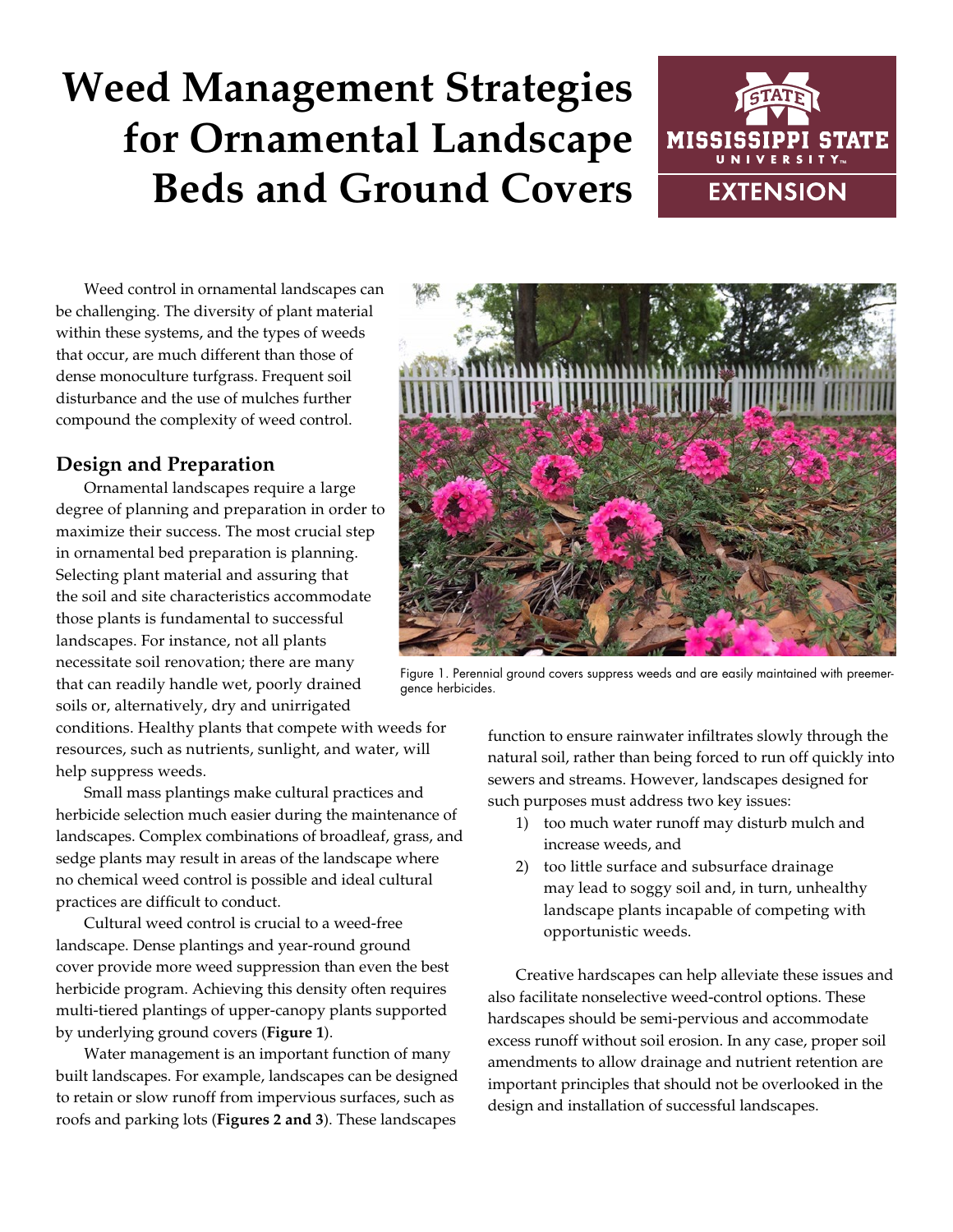

Figures 2 and 3. Creative hardscapes improve moisture management, decrease disturbance, and facilitate the easy use of nonselective herbicides.



# **Common Weeds**

Ornamental landscape weeds fall into two general categories: annuals that spread by seed and perennials that spread by vegetative material, such as rhizomes and stolons. **Table 1** lists some of the most troublesome weeds. Annual weeds are generally easier to control because they are vulnerable to both hand removal and preemergence herbicides. Control of perennial weeds, such as tree saplings, smilax, poison ivy, nutsedge, Florida betony, and dollarweed, is largely accomplished by mechanical weed control (hand-pulling or hoeing) and application of postemergence herbicides.

# **Cultural Weed Control**

Improper irrigation is most frequently at fault for weedy ornamental beds. When possible, landscape managers should irrigate based upon plant demand rather than using daily or weekly irrigation timers. In most ornamental beds, there are intense flushes of weed emergence during the warm summer months when moisture is excessive (after rainfall or when landscapes are irrigated too much or too frequently).

Mulching materials may help control weeds in ornamental landscapes. When plant canopy is lacking, mulch may help prevent seedling establishment. However, when overapplied, mulch may compromise the health of desired ornamentals. A mulch layer of 1 to 2 inches, and no more than 3 inches, is generally recommended. Apply mulch evenly around the base of shrubs and trees, and do not create mounds or "mulch volcanoes."

| Table 1. Troublesome ornamental landscape weeds. |                        |  |  |  |
|--------------------------------------------------|------------------------|--|--|--|
| Annual weed species                              |                        |  |  |  |
| annual bluegrass                                 | Poa annua              |  |  |  |
| crabgrass                                        | Digitaria spp.         |  |  |  |
| goosegrass                                       | Eleusine indica        |  |  |  |
| foxtail                                          | Setaria spp.           |  |  |  |
| broadleaf-signalgrass                            | Brachiaria platyphylla |  |  |  |
| barnyardgrass                                    | Echinochloa spp.       |  |  |  |
| chamberbitter                                    | Phyllanthus urinaria   |  |  |  |
| annual sedges                                    | Cyperus spp.           |  |  |  |
| annual kyllinga                                  | Kyllinga sesquiflorus  |  |  |  |
| cock's comb kyillinga                            | Kyllinga squamulata    |  |  |  |
| doveweed                                         | Murdannia nudiflora    |  |  |  |
| spreading dayflower                              | Commelina diffusa      |  |  |  |
| pigweed                                          | Amaranthus spp.        |  |  |  |
| Virginia buttonweed                              | Diodia virginiana      |  |  |  |
| chickweed                                        | Stellaria media        |  |  |  |
| woodsorrel                                       | Oxalis spp.            |  |  |  |
| <b>Perennial weed species</b>                    |                        |  |  |  |
| Bermudagrass                                     | Cynodon spp.           |  |  |  |
| Florida betony                                   | Stachys floridana      |  |  |  |
| false-green kyllinga                             | Kyllinga gracillima    |  |  |  |
| green kyllinga                                   | Kyllinga brevifolia    |  |  |  |
| nutsedge                                         | Cyperus spp.           |  |  |  |
| knotroot foxtail                                 | Setaria parviflora     |  |  |  |
| greenbrier                                       | Smilax spp.            |  |  |  |
| dollarweed                                       | Hydrocotyle spp.       |  |  |  |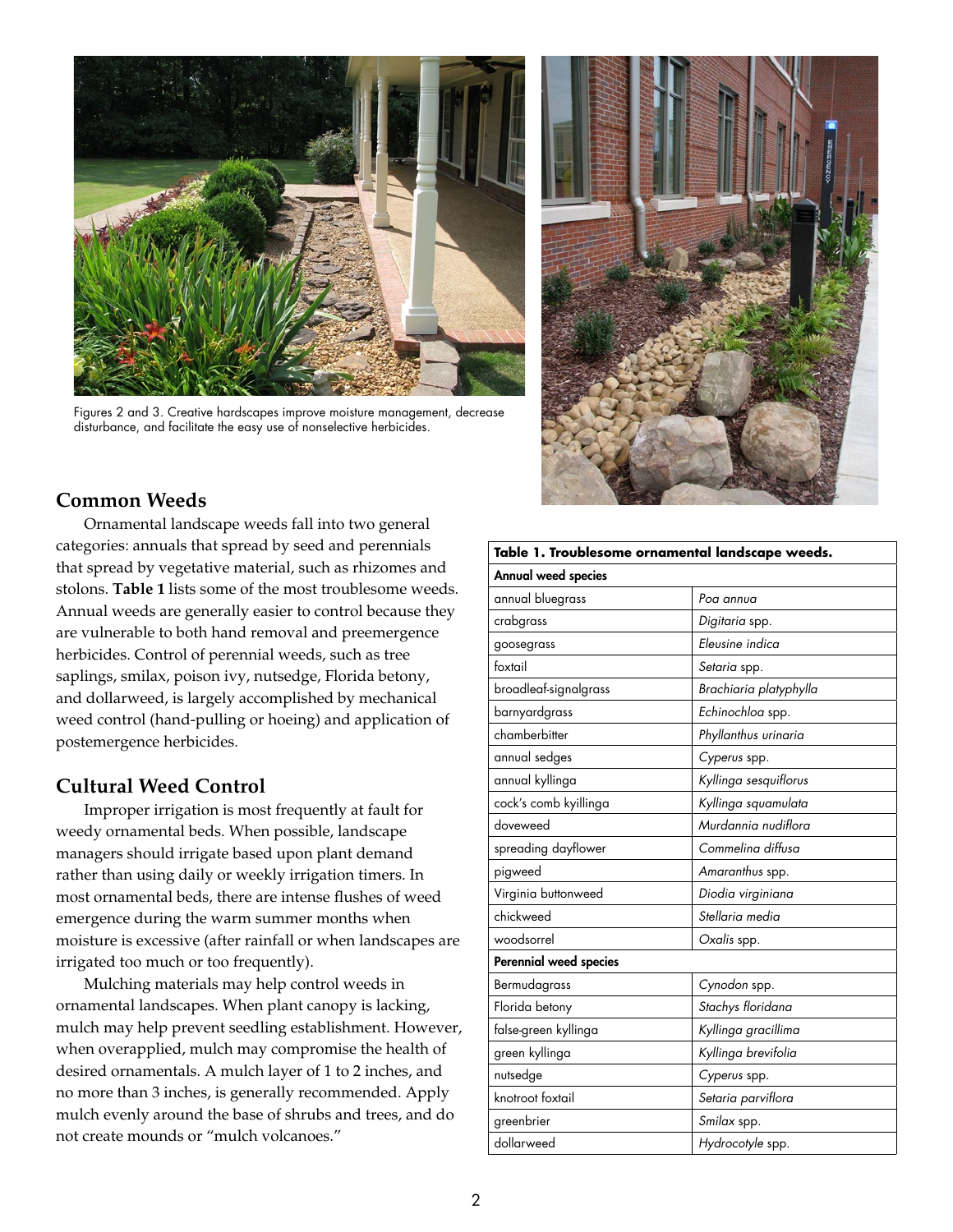Cloth weed barriers are relatively cheap (sometimes less than 10 cents per square foot), but they are rarely used during initial installations around home and commercial landscapes. In some instances where new landscape beds are installed, or old beds are being redesigned, this option makes sense, as long as these areas will not contain living ground covers or annuals.

## **Mechanical Weed Control**

There is no substitute for hand-weeding of landscape beds. Complete chemical and cultural control of weeds is not possible. When hand-removing weeds, it's important to excavate or extract roots because many plants have the ability to regrow from underground roots and stems. Applying mulch afterward may help suppress regrowing weeds.

## **Chemical Weed Control**

#### *Preemergence Herbicides*

Preemergence herbicides (**Table 2**) prevent seedling establishment. They must be applied preventively before major weed emergence. Because preemergence herbicides degrade over time, it is necessary to reapply them for adequate year-round coverage. Typical application dates are based on emergence cycles of common landscape weeds.

Apply in the spring before crabgrass emergence when soil temperatures at a 1-inch depth are below 55°F (typically mid- to late February in Mississippi). Apply a second late-spring/early-summer application roughly 6 to 10 weeks later. Recommendations differ for each product, so always read the label.

Time fall applications before annual bluegrass emergence when soil temperatures fall below roughly 70°F (typically mid- to late October in Mississippi).

Preemergence herbicides are formulated as either liquid or granular products. Each formulation has some distinct advantages. Liquid applications tend to saturate thick mulch layers and penetrate to the soil layer. Granular products may be able to penetrate dense plant canopies; however, these products can lodge in the sensitive whorls of desired plants.

#### *Postemergence Herbicides*

Even with preemergence herbicides, some amount of hand-weeding will be required. Selective and nonselective herbicide application may also be necessary. Landscape managers should be properly trained to scout and identify sensitive plant material in order prevent damage to sensitive ornamentals.

| <b>Example product</b>    | <b>Active ingredient</b>             |
|---------------------------|--------------------------------------|
| <b>Hi-Yield Dimension</b> | dithiopyr                            |
| Surflan, Balan            | oryzaline                            |
| Pendulum 2G               | pendimethalin                        |
| Pendulum Aquacap          | pendimethalin                        |
| Lebanon Treflan 5G        | trifluralin                          |
| Harrell's 4.8G            | trifluralin + oxyfluorfen            |
| Freehand                  | pendimethalin + dimethenamid         |
| Snapshot                  | trifluralin + isoxaben               |
| Gemini                    | prodiamine + isoxaben                |
| Showcase                  | trifluralin + isoxaben + oxyfluorfen |
| Goal                      | oxyfluorfen                          |
| Ronstar, RegalStar        | oxadiazon                            |
| SureGuard, BroadStar      | flumioxazin                          |
| Goose and Crab            | oxadiazon + bensulide                |
| Tower                     | dimethanamid                         |
| Devrinol 2G               | napropamide                          |
| Gallery                   | isoxaben                             |
| Casoron 4G, Barrier       | dichlobenil                          |
| Specticle G               | indaziflam                           |
| <b>Barricade 4FL</b>      | prodiamine                           |

When applying any herbicide, make sure to use a sprayer that is thoroughly rinsed and cleaned. The only way to be absolutely sure a sprayer is clean is to avoid using it to apply potentially harmful herbicides.

#### *Grass Control*

When applied appropriately, certain herbicides control grasses within broadleaf plantings (**Table 3**). These herbicides are sometimes referred to as ACCase inhibitors. They target a form of the ACCase enzyme that is unique to grass plants. For instance, sethoxydim and fluazifop control bermudagrass in non-grass plantings (e.g., *Lirope*, boxwood, and cedar).

#### *Broadleaf Weed Control*

Most ornamental plantings contain broadleaf plants. Herbicides that commonly control broadleaf weeds, such as 2,4-D and dicamba, are not safe on broadleaf ornamentals. However, some of these herbicides may have labels that allow selective application as long as there is no contact with foliage, bark, or roots of desired plant material. **Table 3** suggests several popular postemergence herbicides with labeling for various weeds within certain